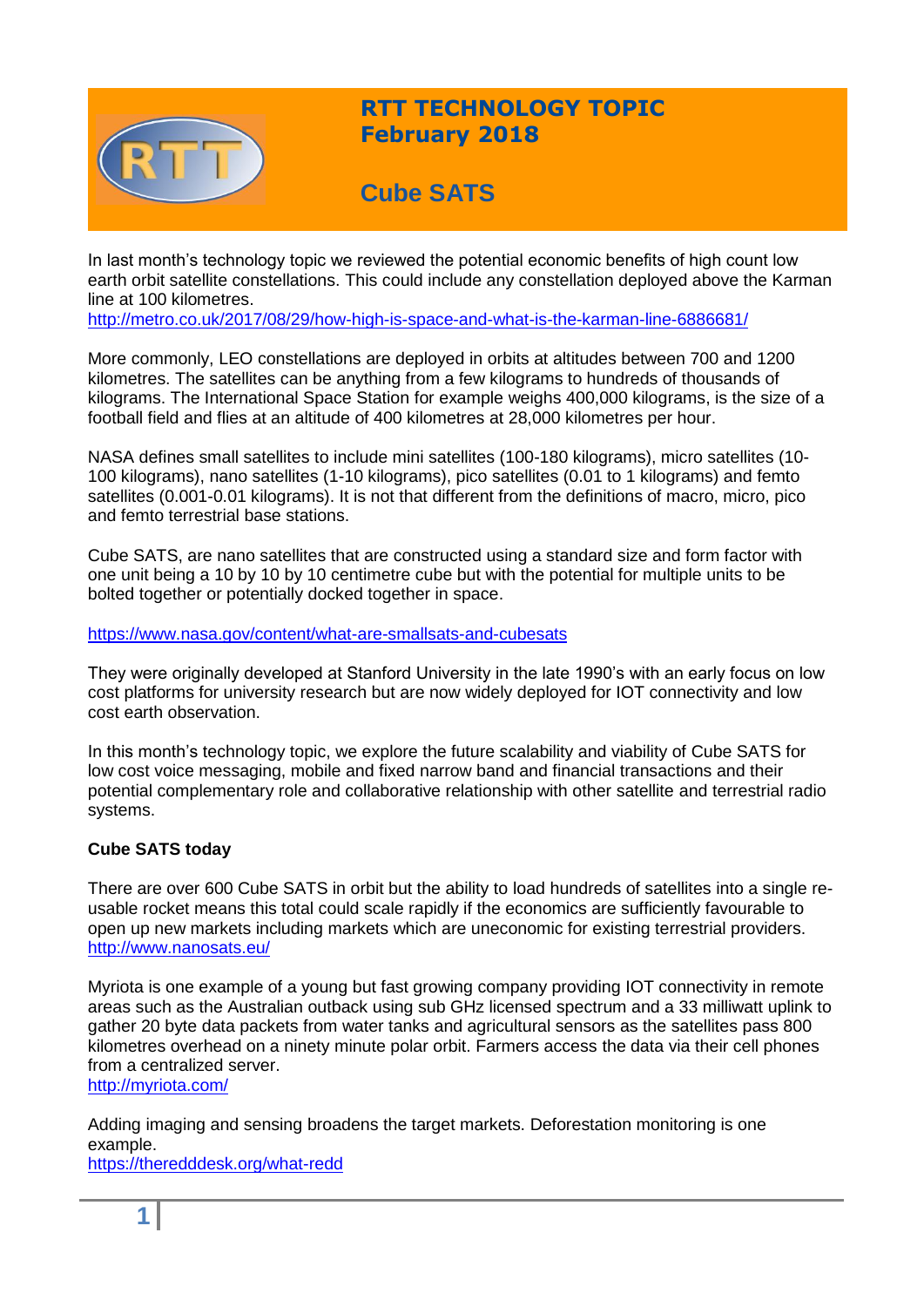Climate monitoring, energy and infrastructure, emergency response and insurance are also rapidly expanding. There are existing businesses making money out of Cube SAT connectivity combined with imaging and sensing capability consolidated into data sets that can be sold to third parties. Planet and Black Sky are two examples of companies successfully serving these markets. **<https://www.planet.com/> <https://www.blacksky.com/>**

The open question is how fast the Cube SAT market can grow over the next few years and what are the key adoption enablers and adoption barriers.

A recent investment note from an Australian Securities Research group on Sky and Space Global sets out some of the key risks and opportunities <https://www.skyandspace.global/wp-content/uploads/APP-Securities-SAS-Report.pdf>

Sky and Space Global is an Israeli company based in London and listed on the Australian stock exchange. The company proposes to launch 200 Cube SATS into low earth orbit by 2020 to provide equatorial coverage to Latin America, Africa, Asia and Australia with an additional 800 satellites planned to provide longer term global coverage.

The total cost of the initial 200 satellite constellation is estimated as \$700,000 dollars including construction and launch with the launch costs depreciated over four years. The intention is to deorbit 20% of the constellation every year to support a 5 year refresh cycle. The target markets are machine to machine, text, narrow band voice messaging and narrow band data including small farmer applications that are similar to the Myriota example above. <https://wefarm.org/>

A recent commercial arrangement has also been made with a third party to provide secure low cost financial transaction services over the Social Finance Systems Humanity \$1 dollar smart phone.

#### <http://sdg.one/>

The company has also signed an MOU with Virgin Galactic to provide connectivity to the Launcher One carrier craft. SAS claims to have proprietary network management software that allows the satellites to self-organise themselves in space, minimizing the need for telemetry links from earth stations and improving constellation phasing. The satellites can therefore potentially be deployed at a substantially reduced capital and operational cost on a per satellite basis.

It is harder to quantify the cost on a per bit basis when compared to other high count constellations such as OneWeb and Space X and LEOSAT and other established LEO constellations, principally Iridium.

The capital and operational costs of these constellations are several orders of magnitude higher than the projected costs for SAS but the satellites potentially last for twenty years and have hundreds of watts rather than milliwatts of power available from each individual satellite. OneWeb and Space X have also stated their ambition to scale their LEO constellations to several thousand satellites and have some interesting commercial innovation that could drive their market adoption rates. For OneWeb this includes the proposed connectivity initiative with Coca Cola for developing markets.

<http://www.satellitetoday.com/telecom/2016/11/01/coke-oneweb-investment-good-business/>

Both OneWeb and Space X have also stated their ambition to service the automotive connectivity market.

#### **Cube SATS and mixed constellations**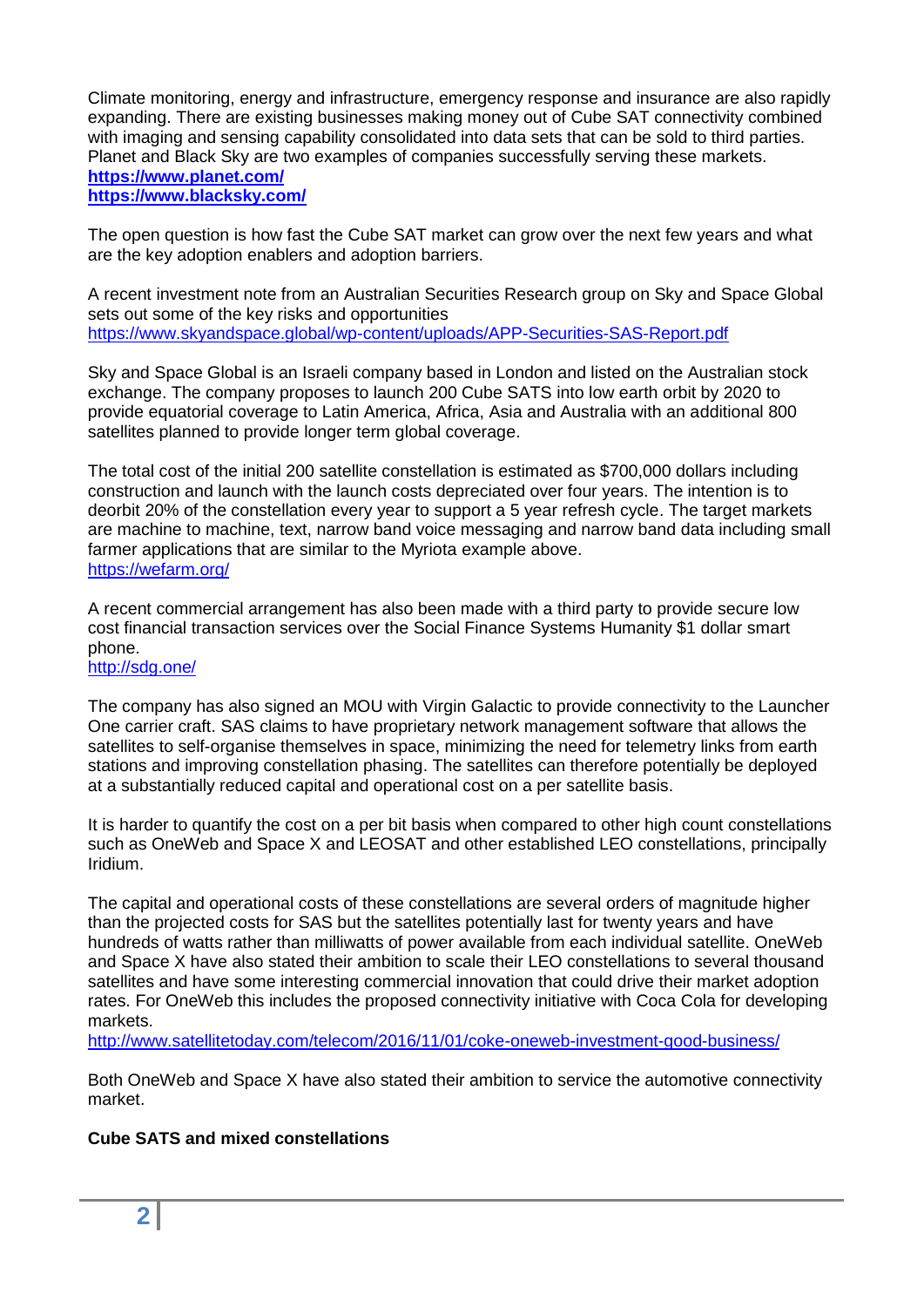In previous technology topics we have referenced SES and 03B as an early adopter example of a mixed GSO and MEO service offer. The proposed merger of Intelsat and OneWeb is on hold having been replaced with a joint 5G and satellite integration project between Inmarsat and Intel but mixed constellations of LEO, MEO and GSO satellites of various sizes and power is an obvious end aiming point for existing constellation engineering and marketing teams. The Inmarsat and Deutsche Telekom European Aviation Network may similarly mark the beginning of a wider adoption of hybrid terrestrial and satellite connectivity.

Having larger more powerful competition however does not mean there is not a viable space in space for Cube SATS as a useful, even critical part of this integrated delivery mix.

## **Regulatory Challenges and Insurance Costs**

The challenge is potentially not technical or commercial but regulatory.

Regulatory barriers include the need to agree access to spectrum, orbital access rights and landing rights on a country by country basis. Incumbent operators such as Inmarsat and Intelsat and SAS have spent decades negotiating their way through the minefield of satellite regulation and have large expert technical, commercial and legal teams dedicated to the task. It is hard to replicate this expertise and effort from a standing start. Competition policy could also be a barrier to integration in some markets.

Last but not least there is the issue of insurance. Countries such as the UK insist that operators providing satellite services take out third party insurance. For the UK this was formalized in the Outer Space Act of 1986 and specified that indemnity had to be provided on an unlimited liability basis. This was amended in the Deregulation Act of 2015 with a provision to limit liability to \$60 million Euros.

Even with this risk limit, insurance premiums for a low cost high count constellation can be higher than the cost of launching and operating the satellites. Launch insurance costs are dependent on reliability records over time. For example if Space X meets their stated target of reusing the same rocket 100 times with a low failure rate, this would have a dramatic impact on insurance cost. Once in space, insurance usually covers the first twelve months of operation and covers hardware failure and malfunction and debris damage (still rare). High count constellation satellites need to maintain an adequate distance from one another and from other satellites in other constellations with overlapping orbits, (see reference above to constellation phasing) but this is a well understood deterministic process so in orbit insurance costs could reduce or at least stay stable as satellite space becomes more densely populated.

Ideally near earth communication satellites would include additional power sources other than solar arrays (such as radio isotope heat sources) but this introduces additional regulatory complexity (more on this next month).

The satellite and space regulatory community therefore has some challenges heading its way as do regulatory bodies overseeing terrestrial network policy, spectrum allocation, interference mitigation and the arbitration of terrestrial and space competition but the challenges are not insurmountable. The space industry bill presently being passed by the UK parliament and the Space Renaissance Act in the USA are present examples of legislation catching up with the needs of the new space sector.

<https://services.parliament.uk/bills/2017-19/spaceindustrybill.html> <http://spacerenaissanceact.com/>

# **Summary**

The integration of satellite access with terrestrial networks could significantly improve the delivery economics of 5G. The economic benefit will be greater if the satellite industry grants the mobile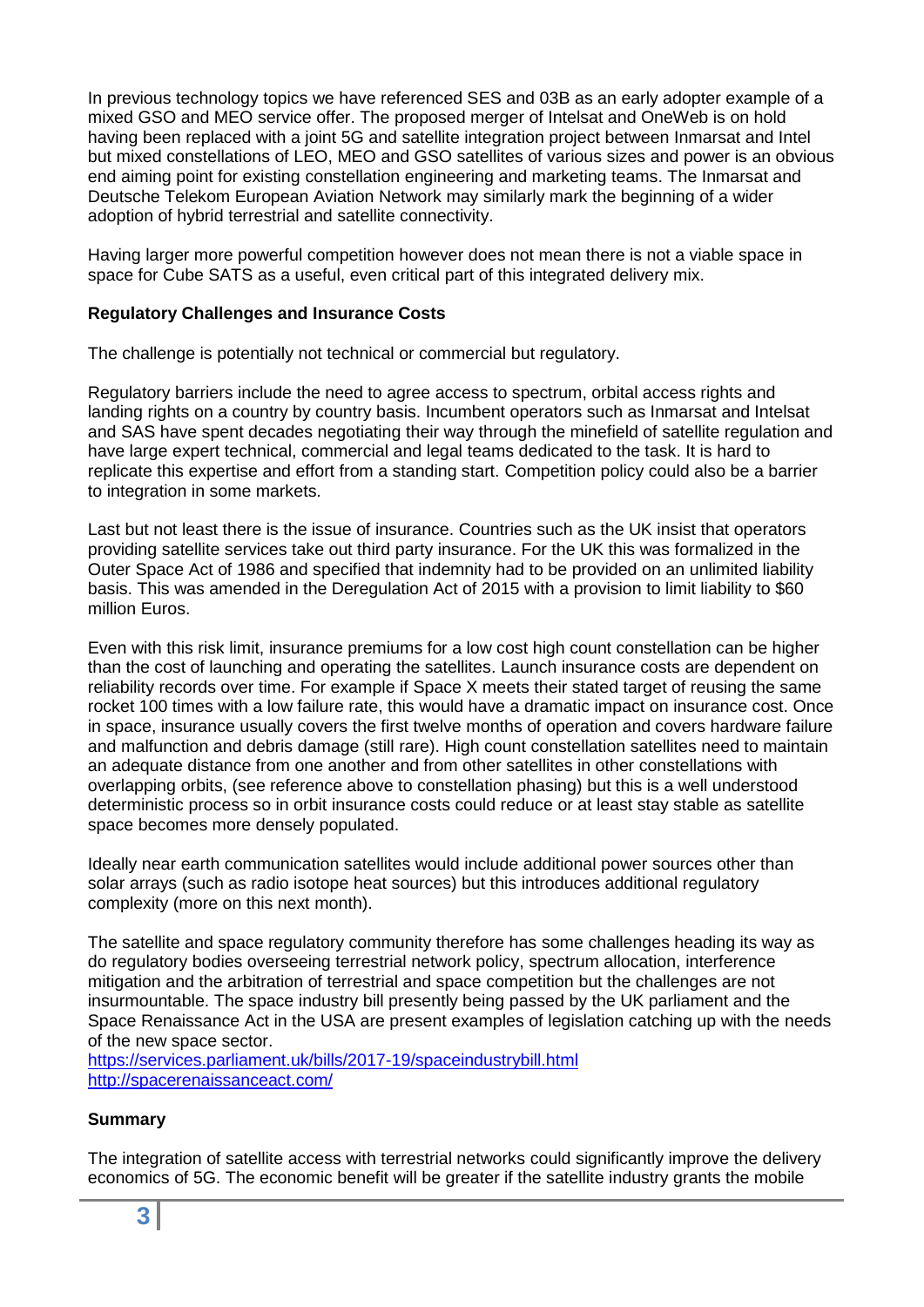broadband industry access to their existing spectrum and the mobile industry grants reciprocal access to their VHF, L band and S band allocations. In some cases, for instance Band 1, this would yield usefully wider pass bands.

The concept of mobile broadband operators sharing their spectrum with the satellite industry is presently commercial anathema. But why should satellite operators agree to terrestrial access to their K band and V and W band and E band assets without reciprocal sub 4 GHz spectrum access rights?

Cube SATS are at the extreme end of the satellite sector both in terms of their physical scale (small and light), numeric scale (potentially thousands of satellites) and capability (imaging, sensing, data and voice messaging). Over the past twenty years the Cube SAT community has succeeding in confounding its sceptics to deliver new business models which against all the odds seem to work but the longer term sustainability of this small but feisty satellite sector is dependent on regulatory innovation and flexibility. This is one of many issues that will need to be debated in the 18 month run up to WRC 2019.

## **New Book - 5G and Satellite Spectrum, Standards and Scale**

We are delighted to announce that our new book, **5G satellite spectrum, standards and scale** is now available for pre order from Artech House. Follow the link to take advantage of the prepublication discount**.**

**<http://uk.artechhouse.com/5G-and-Satellite-Spectrum-Standards-and-Scale-P1935.aspx>**

**If you apply promotional code VAR30, an additional discount applies which brings the price down to £88.90 (list price £127)**

**There is also a bundle discount promotional code VARRALL5G which allows you to order a copy of our previous book, 5G Spectrum and Standards. The two books together cost £177.80 including free shipping.**

#### **5G and Satellite Workshop in the Caribbean- April 23-25 2018**

We are pleased to announce that our next 5G and Satellite workshop, presented in association with Niche Markets Asia will be held in the Caribbean in April. For details, including the early bird registration booking offer, **[follow the link.](http://www.rttonline.com/documents/5G%20and%20Satellite%20Caribbean%202018%20Apr.pdf)**

# **About RTT Technology Topics**

RTT Technology Topics reflect areas of research that we are presently working on. We aim to introduce new terminology and new ideas to help inform present and future technology, engineering, market and business decisions. The first technology topic (on GPRS design) was produced in August 1998. 19 years on there are over 220 technology topics **[archived on the RTT](http://www.rttonline.com/sitemap.html)  [web site.](http://www.rttonline.com/sitemap.html)** 

Do pass these Technology Topics and related links on to your colleagues, encourage them to join our **[Subscriber List](mailto:geoff@rttonline.com?subject=Please%20put%20me%20on%20the%20RTT%20Push%20List)** and respond with comments.

#### **Contact RTT**

**[RTT](http://www.rttonline.com/)**, **[Policy Tracker](http://www.policytracker.com/)** and **[The Mobile World](http://www.mowo.global/)** are presently working on research and forecasting projects in the mobile broadband, public safety radio, satellite and broadcasting industry and related copper, cable and fibre delivery options.

If you would like more information on this work then please contact **[geoff@rttonline.com](mailto:geoff@rttonline.com)**